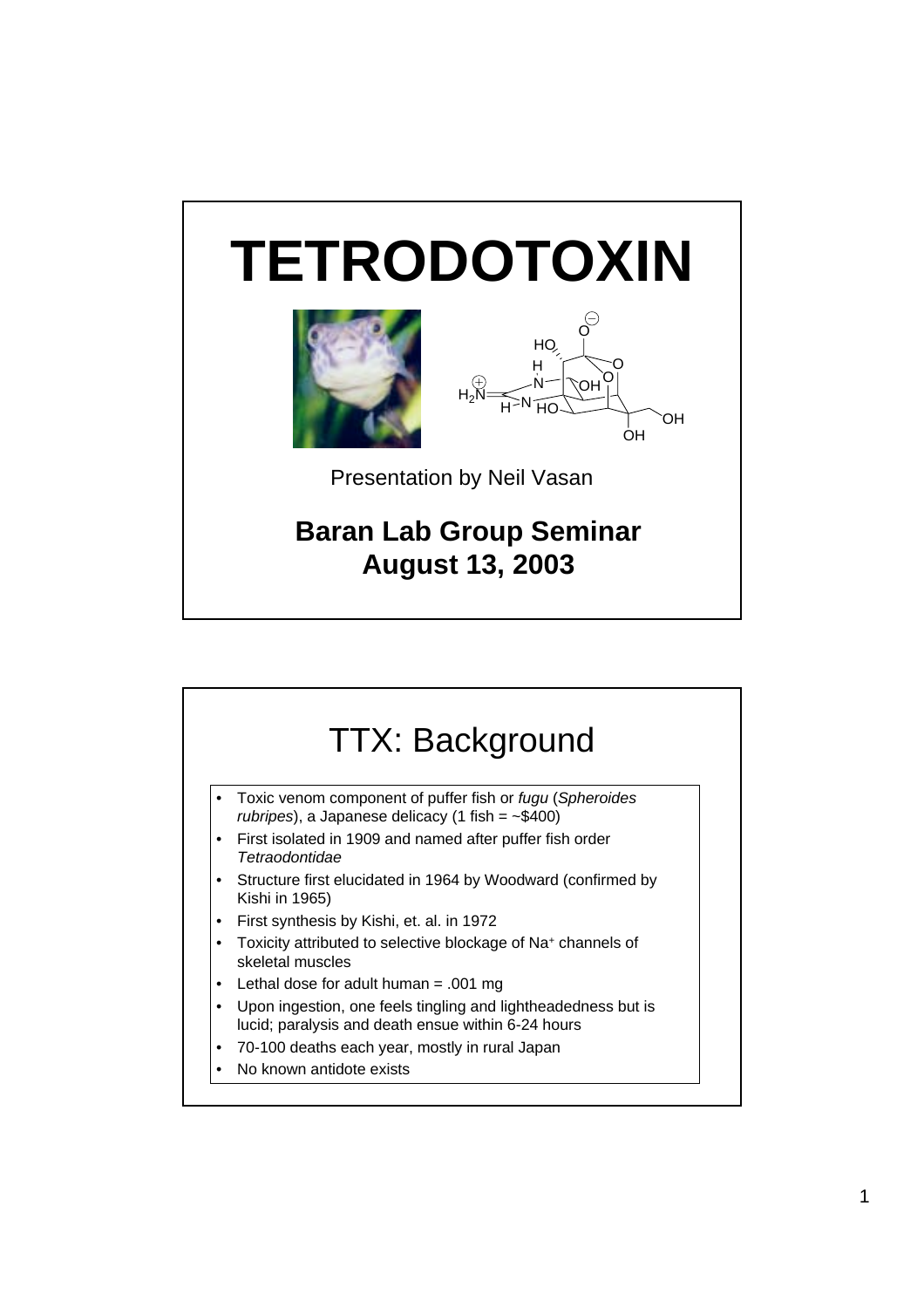

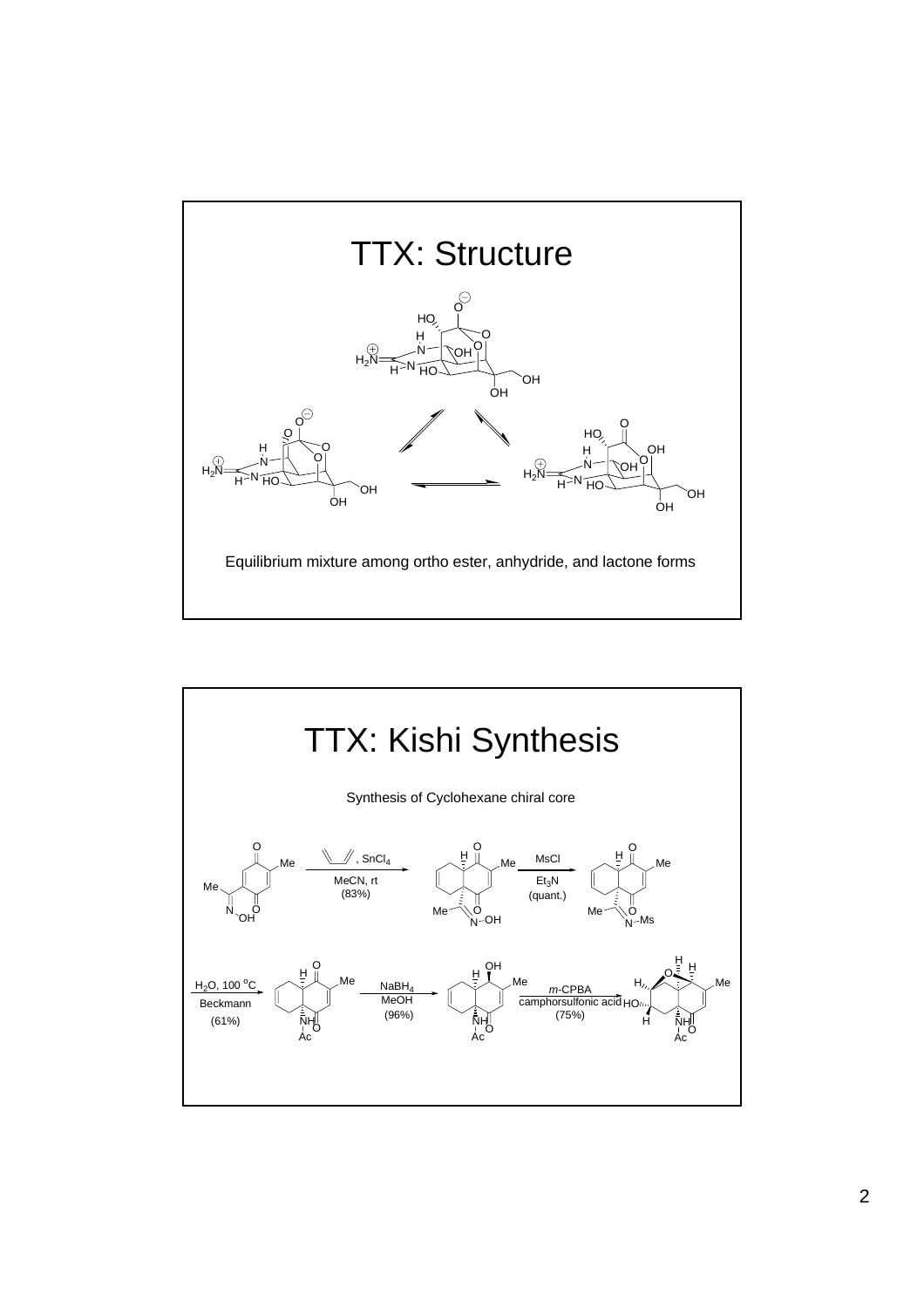

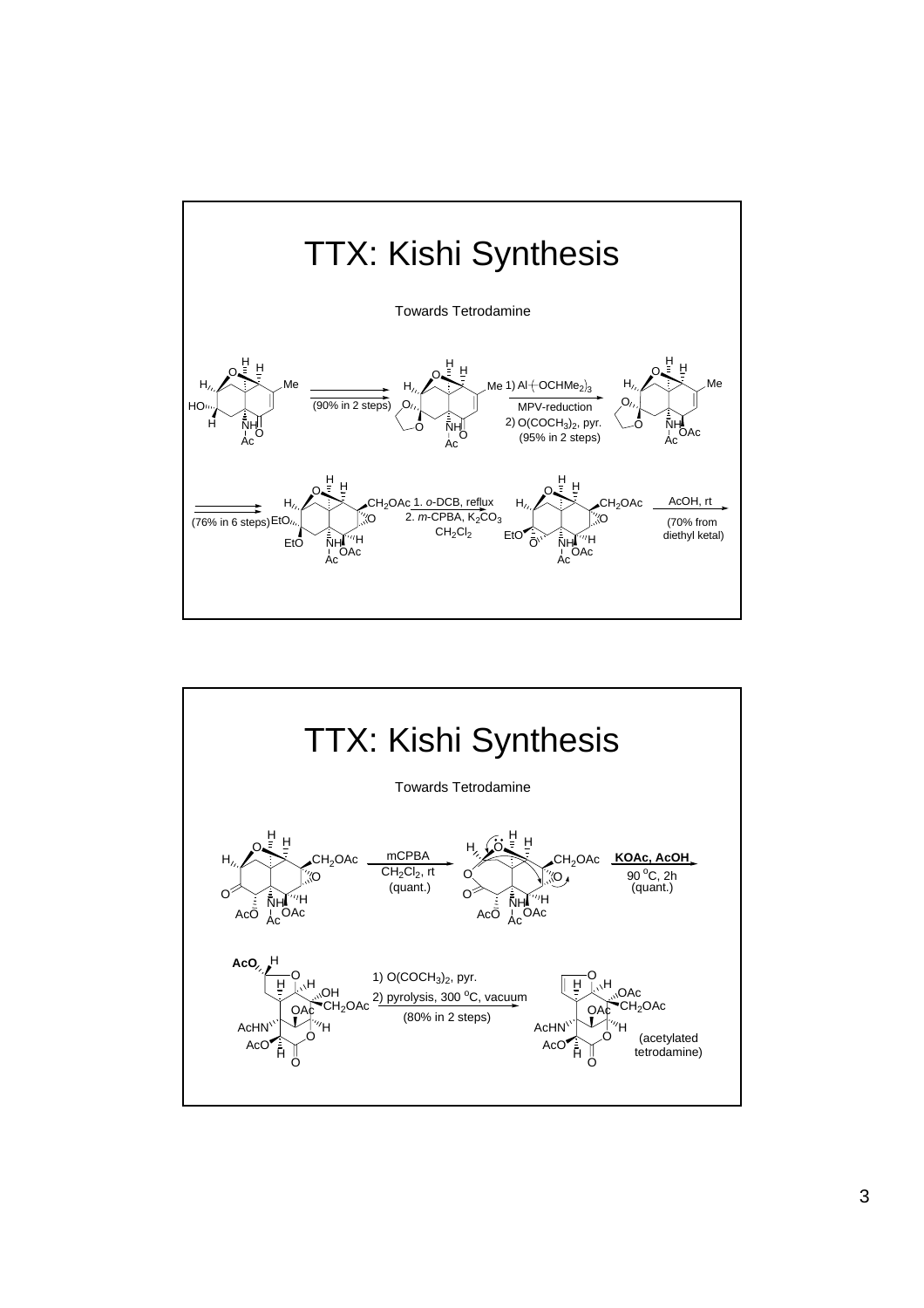

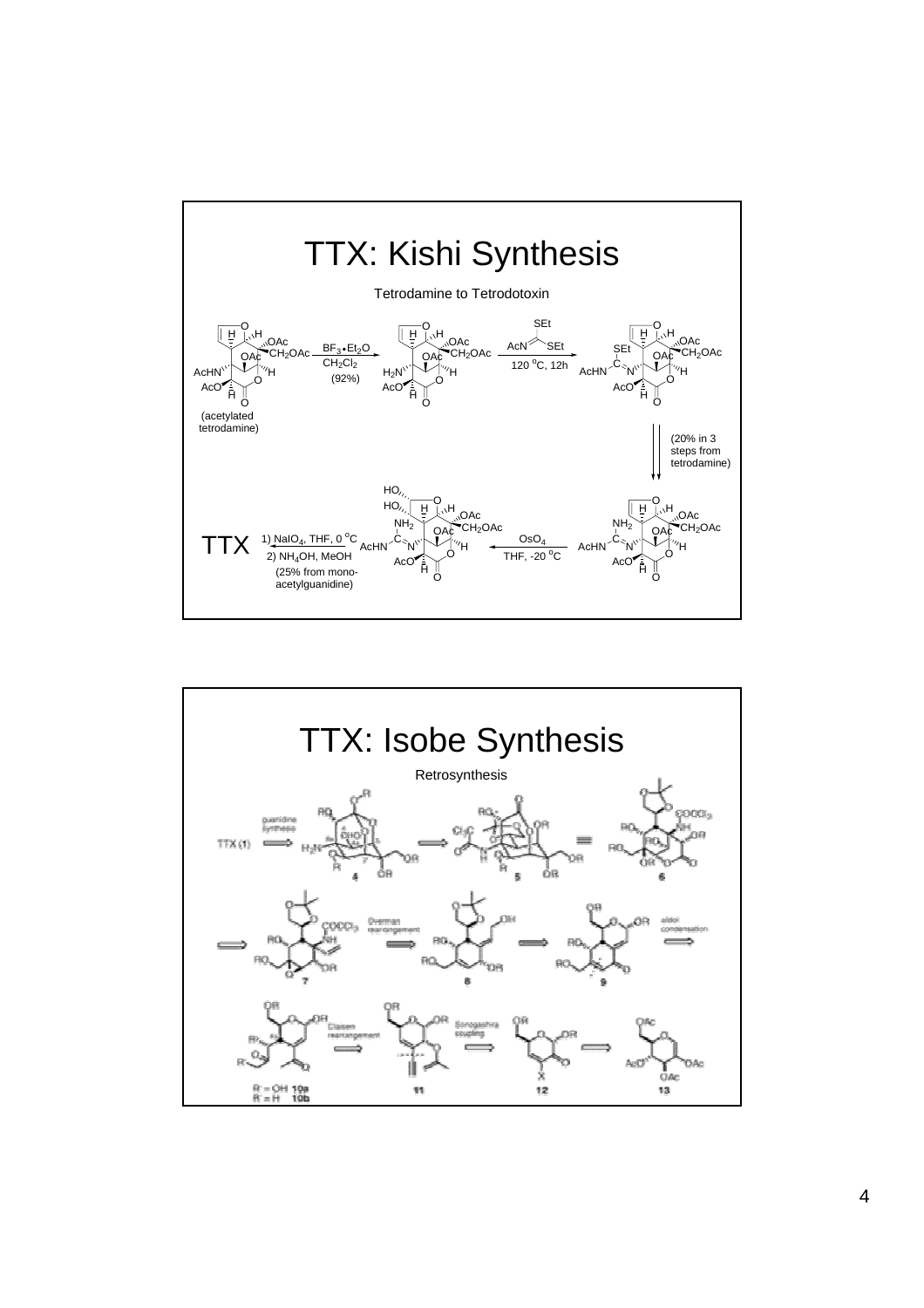

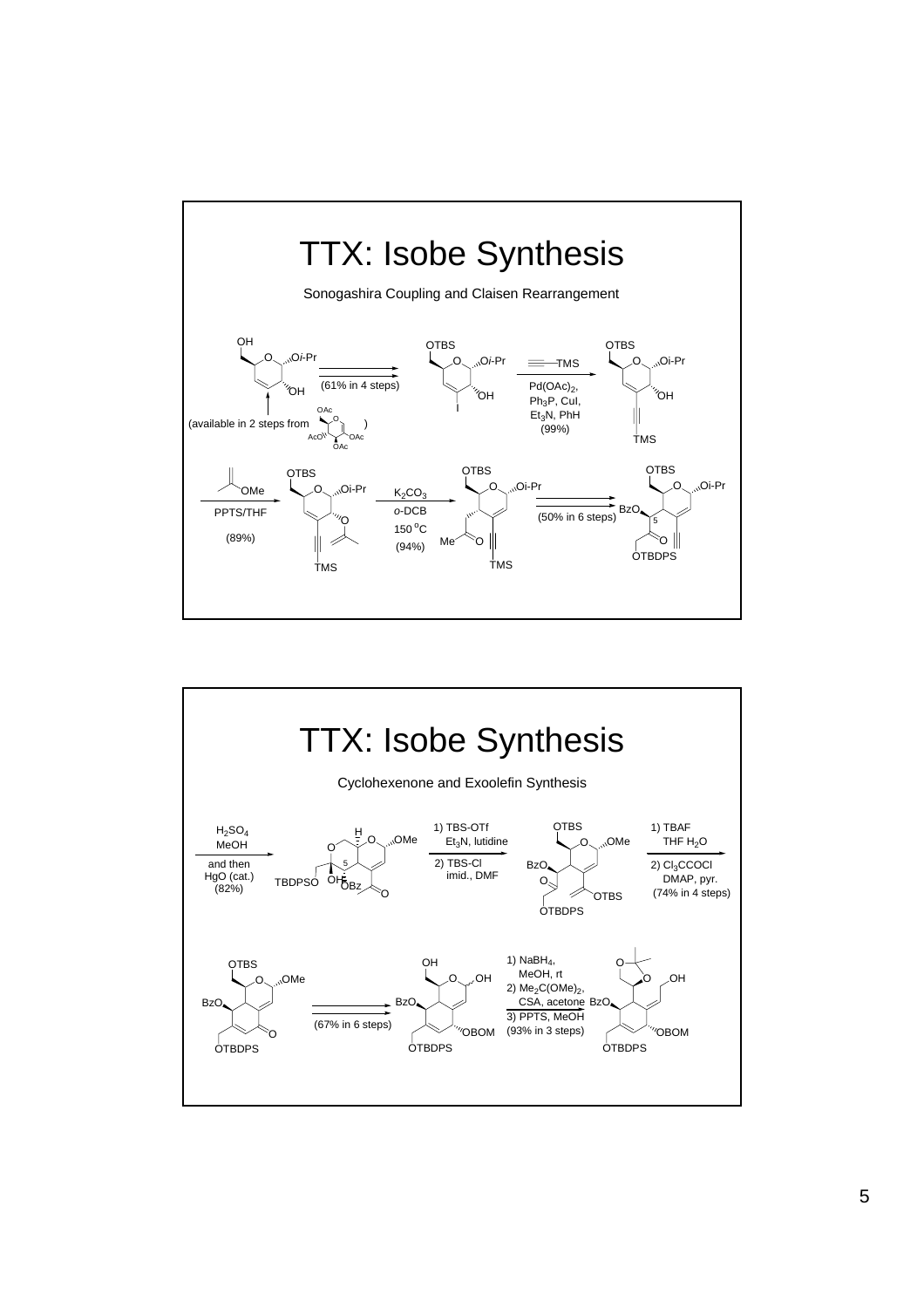

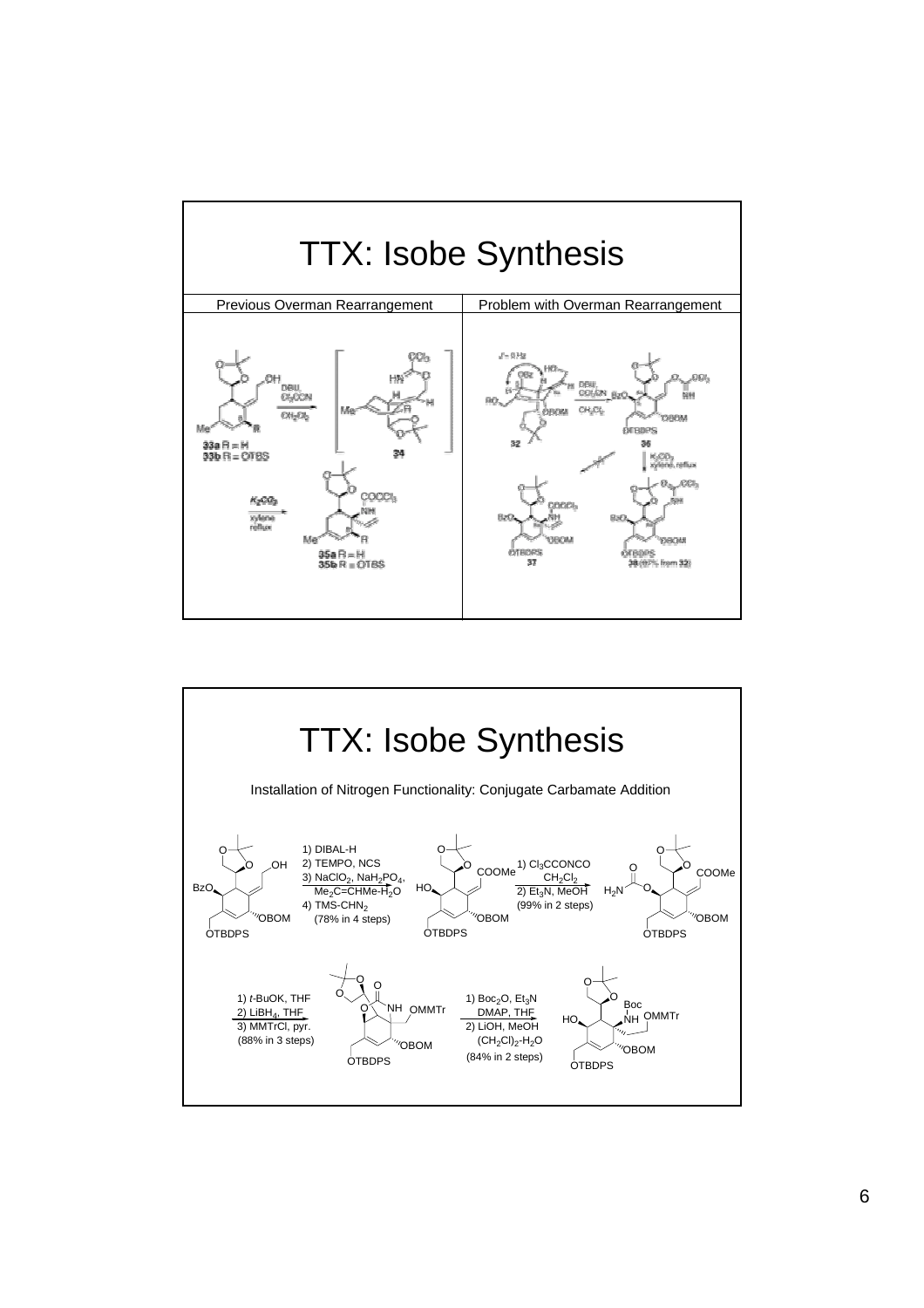

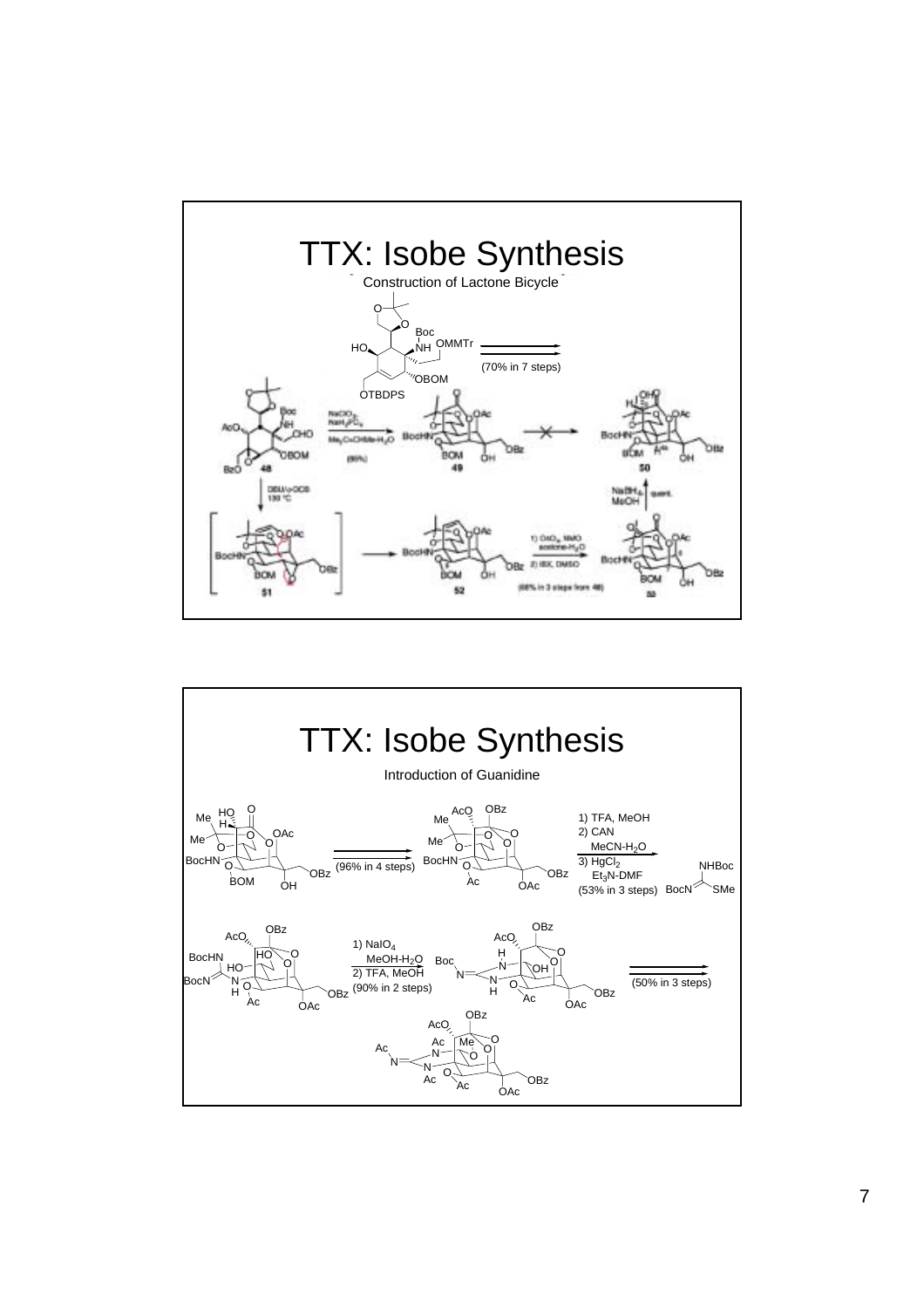

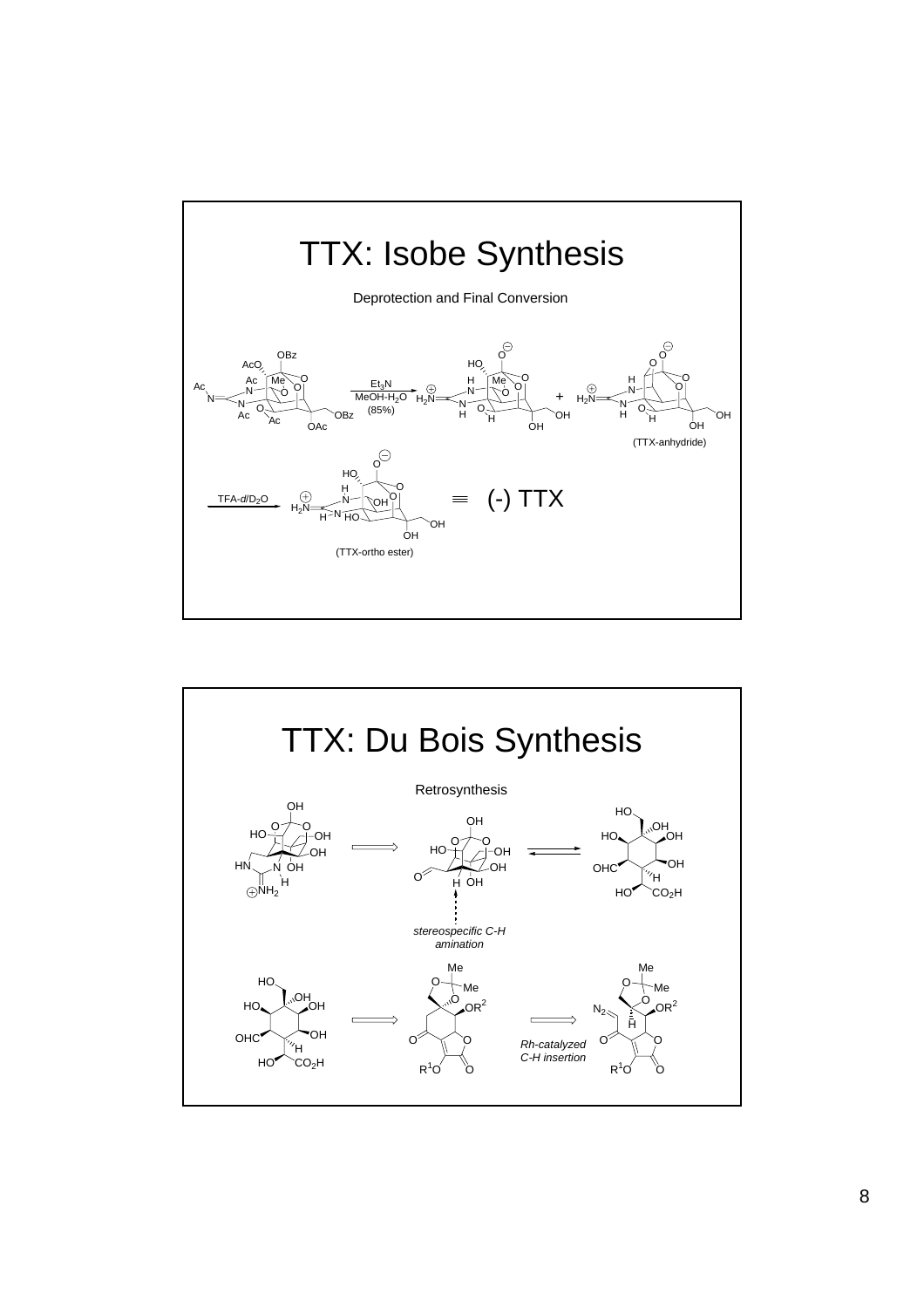

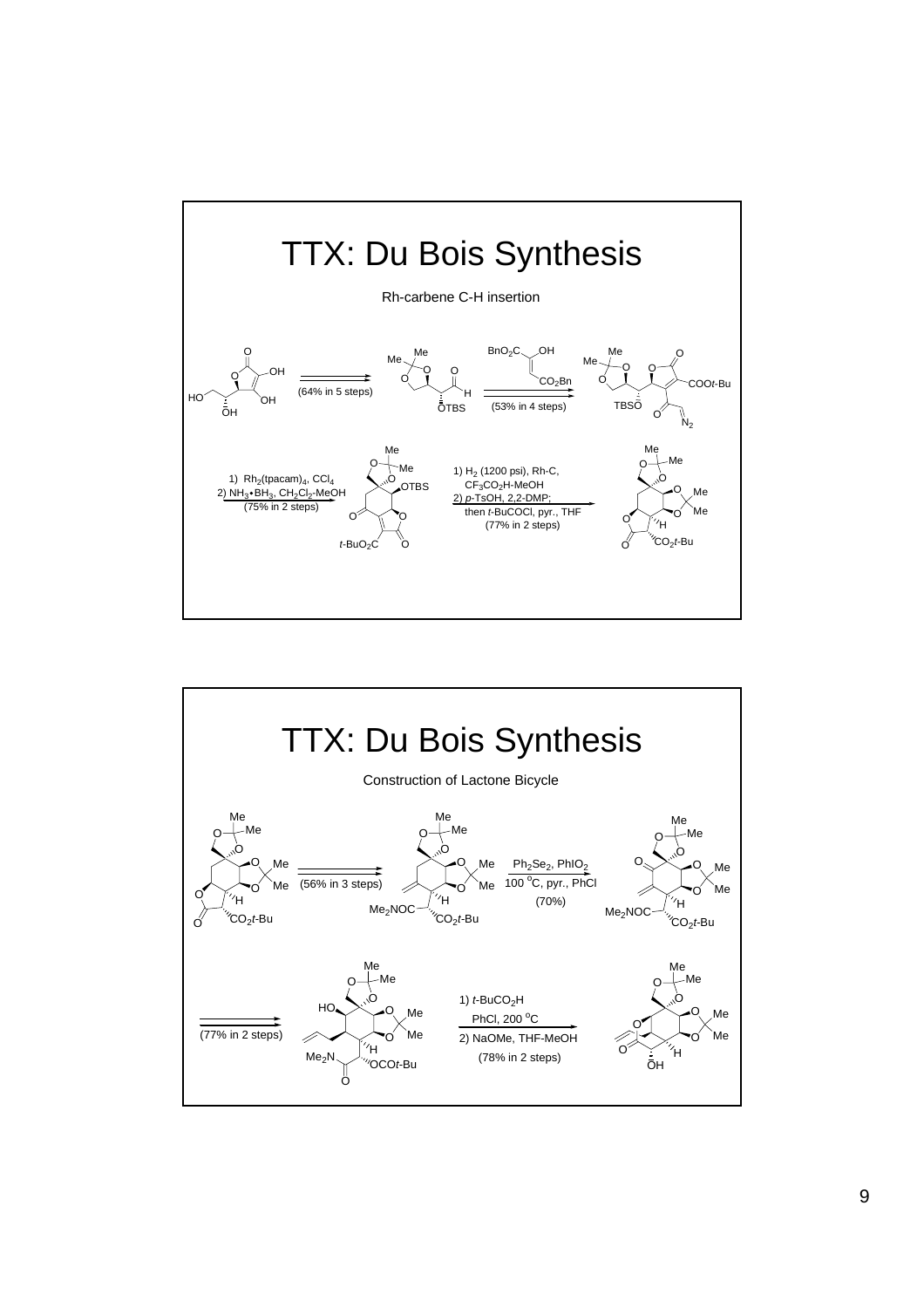

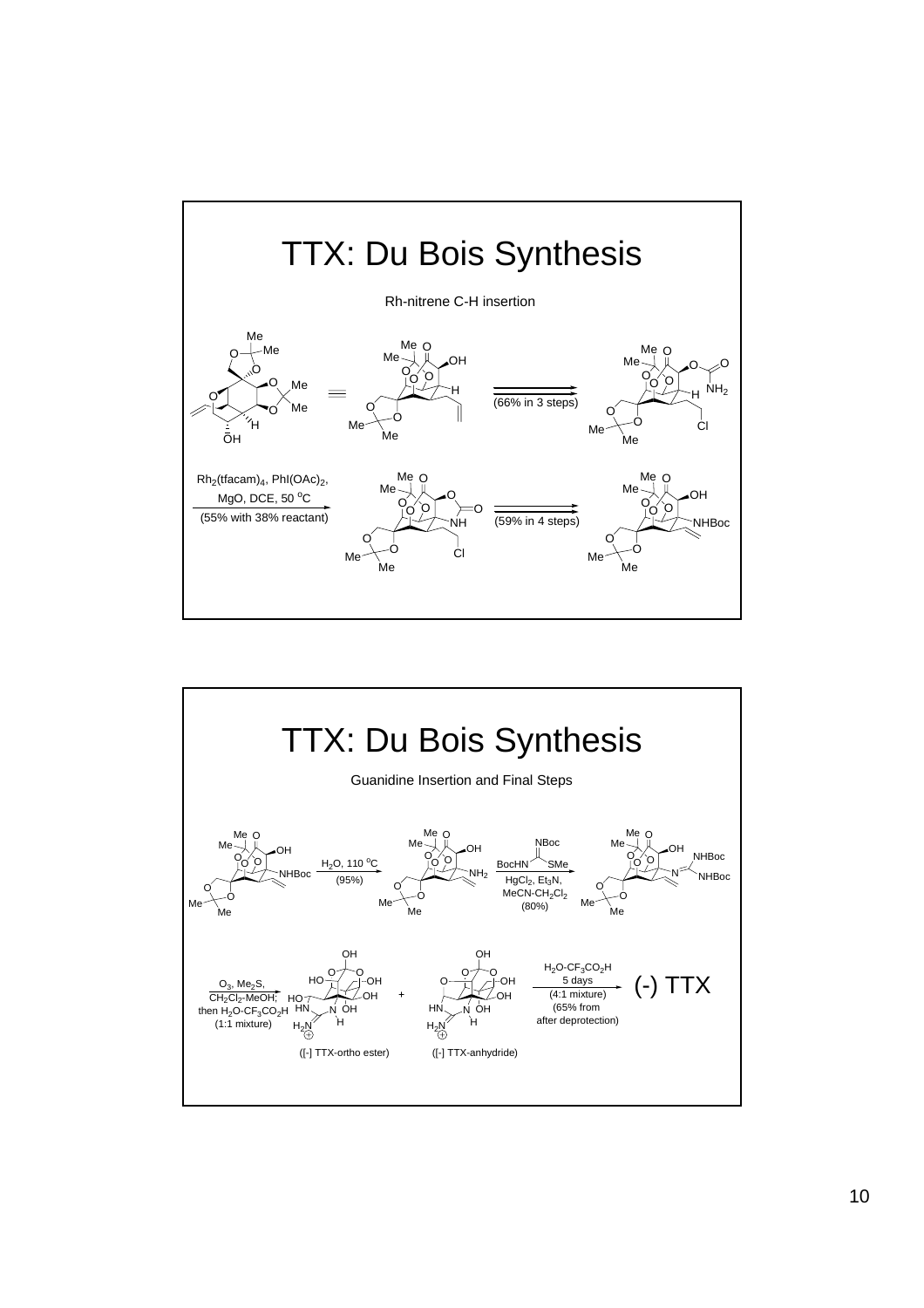| <b>Comparisons and Contrasts</b> |                                                                                                                                                                                                                       |                                                                                                                                                                                               |                                                                                                                                                                                  |
|----------------------------------|-----------------------------------------------------------------------------------------------------------------------------------------------------------------------------------------------------------------------|-----------------------------------------------------------------------------------------------------------------------------------------------------------------------------------------------|----------------------------------------------------------------------------------------------------------------------------------------------------------------------------------|
| <b>Chemist</b>                   | <b>KISHI</b>                                                                                                                                                                                                          | <b>ISOBE</b>                                                                                                                                                                                  | <b>DU BOIS</b>                                                                                                                                                                   |
| <b>Date</b>                      | Sept. 1972                                                                                                                                                                                                            | Jan. 2003                                                                                                                                                                                     | <b>June 2003</b>                                                                                                                                                                 |
| <b>Type</b>                      | Racemic                                                                                                                                                                                                               | Asymmetric                                                                                                                                                                                    | Asymmetric                                                                                                                                                                       |
| <b>Highlights</b>                | Diels-Alder synthesis<br>of skeleton; 6 chiral<br>centers established<br>on cyclohexane core<br>ring; Only ketal and<br>acetyl protecting<br>groups; Common<br>reagents employed<br>to carry out elegant<br>chemistry | Claisen<br>rearrangement;<br>Sonogashira<br>coupling;<br>Intramolecular<br>carbamate-ester<br>conjugate addition;<br>All OH groups<br>differently protected<br>for future analog<br>synthesis | Rhodium-catalyzed<br>carbene and nitrene<br>C-H insertions;<br>$Ph_2Se_2$ -promoted<br>allylic oxidation;<br>Shows power of<br>organometallic<br>chemistry in total<br>synthesis |
| # of Steps                       | 29                                                                                                                                                                                                                    | 67                                                                                                                                                                                            | 32                                                                                                                                                                               |
| Yield                            | 0.66%                                                                                                                                                                                                                 | 1.22%                                                                                                                                                                                         | 0.49%                                                                                                                                                                            |

| <b>TTX: References</b>     |                                                                                                                                                                                                        |  |
|----------------------------|--------------------------------------------------------------------------------------------------------------------------------------------------------------------------------------------------------|--|
| Structure:                 | Woodward, R. B. Pure. Appl. Chem. 1964, 9, 49-74.<br>Tsuda, K., et. al. Chem. Pharm. Bull. 1964, 12, 1357-1374.<br>Goto, T.; Kishi, Y.; Takahashi, S.; Hirata, Y. Tetrahedron 1965, 21, 2059-2088.     |  |
| Absolute stereochemistry:  | Furusaki, A., et. al. Bull. Chem. Soc. Jpn. 1970, 43, 3332-3341.                                                                                                                                       |  |
| <b>Bioorganic studies:</b> | Narahashi, T.; Moore, J. W.; Scott, W. R. J. Gen. Physiol. 1964, 47, 965-974.<br>Hucho, F. Angew. Chem, Int. Ed. Engl. 1995, 34, 39-50.<br>Numa, S.; Noda, M. Ann. N.Y. Acad. Sci. 1986, 479, 338-355. |  |
| Other analog syntheses:    | Nishikawa, T., et. al. Angew. Chem., Int. Ed. 1999, 38, 3081-3084.<br>Asai, M., et. al. Tetrahedron 2001, 57, 4543-4558.<br>Nishikawa, T., et. al. J. Am. Chem. Soc. 2002, 124, 7847-7852.             |  |